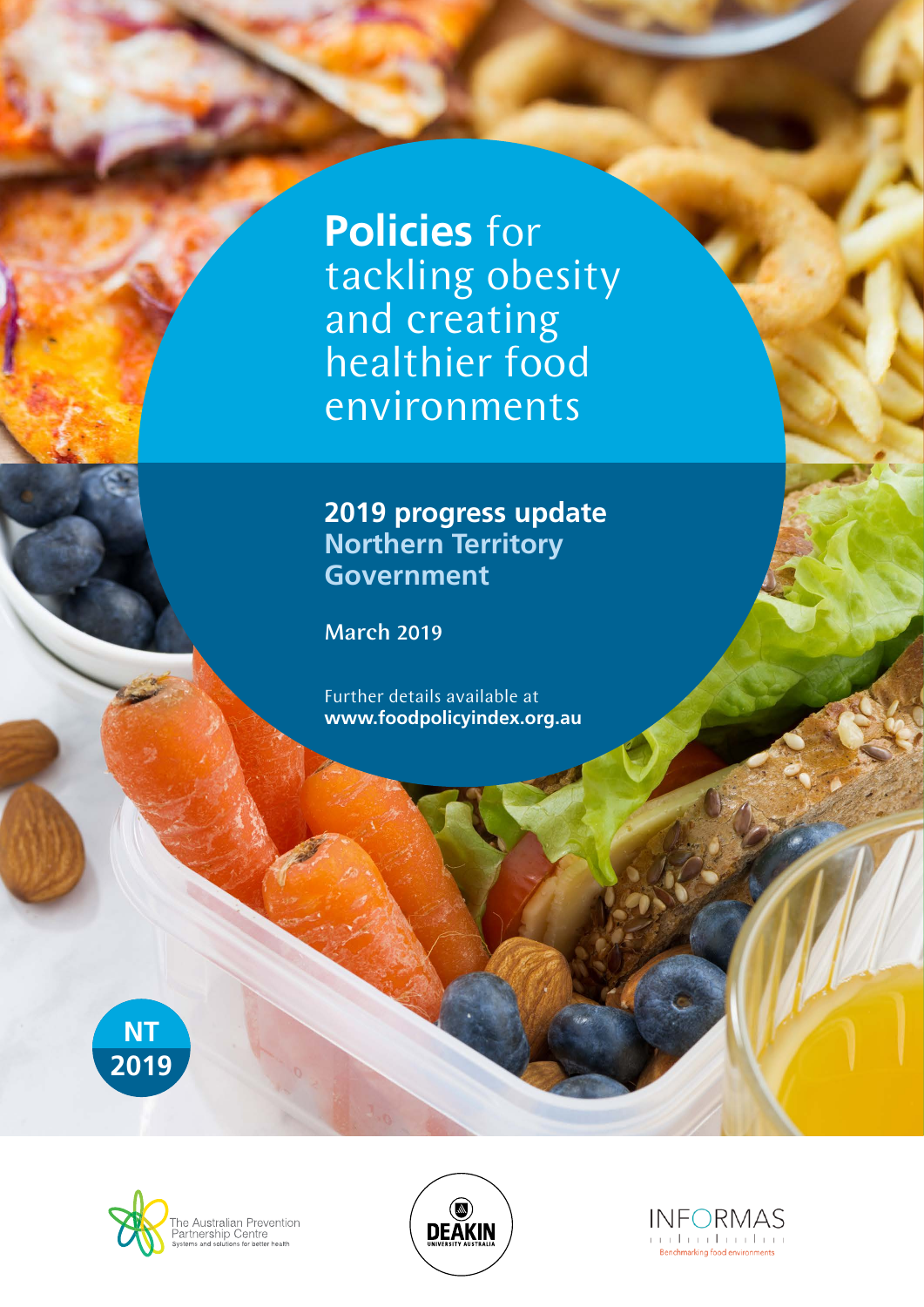# **Executive summary**

Unhealthy diets and obesity are leading contributors to poor health in Australia. Addressing obesity and improving population diets requires a comprehensive government response at Commonwealth and State/Territory levels.

In 2017, a Food Policy Index was developed for Australia to assess the food and dietrelated policies that were in place in each jurisdiction, and identify recommended actions for each government based on international best practice.

This report provides a follow up to the 2017 Food Policy Index report. It summarises and assesses the actions taken by the Northern Territory (NT) Government (July 2016 – December 2018) in relation to the recommended policies identified in the 2017 report.

### Key areas in which the Northern Territory Government has made progress



Regular monitoring of unhealthy food prices via market basket surveys



NT Health has continued to fund the NT Heart Foundation branch to implement *Live Lighter* social marketing campaign, including tailored content for remote communities



Ongoing support for remote communities/ stores to improve availability of healthy foods and limit availability / sales of unhealthy foods



#### Recommended action areas for the Northern Territory Government

The 2017 Food Policy Index report prioritised 15 recommendations for action. Recommended focus areas for the next 12-18 months are:



**Monitoring and intelligence:** Implement ongoing monitoring of food environments, including the marketing of unhealthy foods to children, and the nutritional quality of food available in schools and public sector settings



**Food provision:** Establish a whole-of-government policy on healthy food provision by applying the NT Health 'Healthy Choices Made Easy' policy across all public sector settings as well as settings under government control



**Food promotion:** Implement policies to restrict the promotion of unhealthy food and beverages in settings controlled or managed by the Northern Territory Government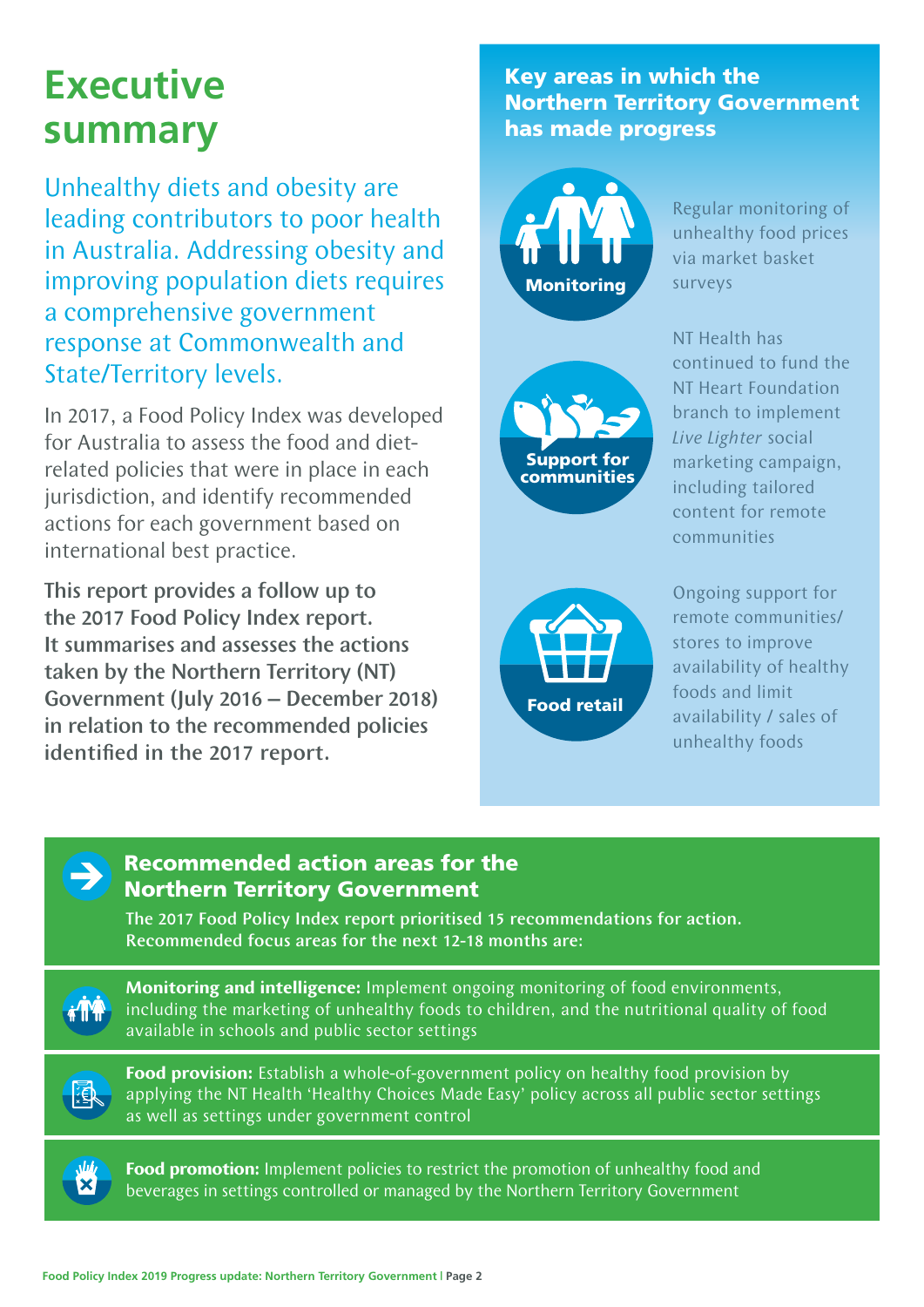# Healthy Food Environment Policy Index (Food-EPI)

### **In 2017, a Food Policy Index was developed for Australia to assess the extent to which governments in Australia were implementing globally recommended policies for tackling obesity and creating healthier food environments.1**

The project was conducted as part of INFORMAS, $<sup>2</sup>$  an international network of</sup> food policy and public health experts. The project implemented the Healthy Food Environment Policy Index (Food-EPI) tool, developed by INFORMAS to assess government policy across 14 domains related to food environments and applied in >10 countries. As part of the Food-EPI Australia 2017 project, recommended actions for each government (Federal, State and Territory) were developed and prioritised, based on international best practice and consultation with >100 non-government public health experts representing 53 organisations.

# Assessment of progress made

The Food-EPI Australia 2017 report identified and prioritised 15 recommended policy actions for the Northern Territory Government, as part of efforts to create healthier food environments and address obesity.

#### **The purpose of this 2019 Progress Update was to assess progress made by the Northern Territory Government in relation to the recommended policy actions.**

Government officials from each jurisdiction in Australia provided information on actions taken by their government in relation to the recommended actions from the Food-EPI Australia 2017 report. This included all activities from **July 2016** (the date up to which policies were assessed in the 2017 report) to **December 2018.**

The actions were summarised, and progress in relation to each recommendation was assessed by the project team as 'Substantive action', 'Some action' or 'Limited action', based on the criteria in Table 1. The full details of actions taken and progress made by other jurisdictions are available at: www.foodpolicyindex.org.au

#### Substantive action

• Implemented substantive action in relation to all or most components of the recommendation

#### Some action

- Implemented action in relation to some components of the recommendation; and/or
- Taken steps to initiate or formulate plans in relation to the recommendation, but relevant actions have not yet been implemented

#### Limited action

- Taken no substantive action in relation to the recommendation; and/or
- Made no or very limited progress in the area

Table 1: Criteria for assessment of progress made

Sacks G for the Food-EPI Australia project team. Policies for tackling obesity and creating healthier food environments: scorecard and priority recommendations for Australian governments. Melbourne: Deakin University, 2017. Available at: www.foodpolicyindex.org.au

www.informas.org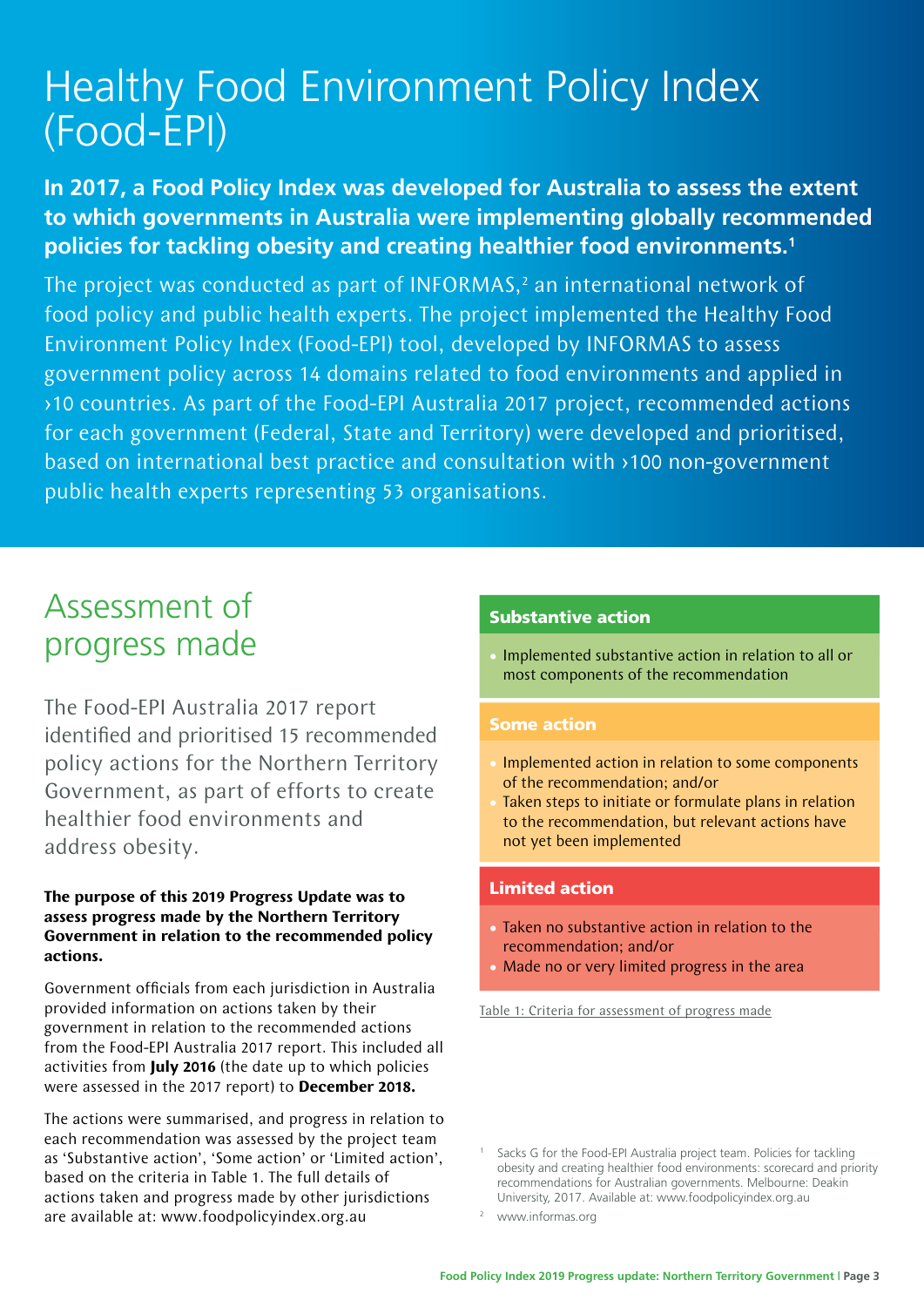## **Actions taken (July 2016 - December 2018) by the Northern Territory Government in relation to the recommended policies from the 2017 Food Policy Index report**

|                 | <b>Domain</b>                            | <b>Recommended policy action</b>                                                                                                                                                                                                         | Progress in relation to recommended action                                                                                                                                                                                                                                                                                                                                                                                                                         | <b>Assessment</b>         |
|-----------------|------------------------------------------|------------------------------------------------------------------------------------------------------------------------------------------------------------------------------------------------------------------------------------------|--------------------------------------------------------------------------------------------------------------------------------------------------------------------------------------------------------------------------------------------------------------------------------------------------------------------------------------------------------------------------------------------------------------------------------------------------------------------|---------------------------|
| NT1             | <b>Monitoring</b><br>and<br>intelligence | Implement ongoing monitoring of food<br>environments, including the marketing<br>of unhealthy foods to children, and the<br>nutritional quality of food available in<br>schools and public sector settings                               | NT Health conducts regular audits of compliance with the<br>'Healthy Choices Made Easy' policy for provision of food<br>and drinks in NT health premises.                                                                                                                                                                                                                                                                                                          | <b>Some action</b>        |
| NT <sub>2</sub> | Food<br>provision                        | Improve awareness and compliance<br>with existing canteen policy in all<br>schools, by extending reporting<br>mechanisms, incentives and support<br>systems                                                                              | NT Health continues to work with canteens in NT schools<br>and the NT Department of Education to support the<br>implementation of the 'Canteen, nutrition and healthy<br>eating policy'.                                                                                                                                                                                                                                                                           | <b>Some action</b>        |
| NT3             | <b>Monitoring</b><br>and<br>intelligence | Actively monitor prices of healthy and<br>unhealthy foods across the Northern<br>Territory by widening the scope of the<br>'Market Basket Survey'                                                                                        | Monitoring of unhealthy food prices was included in the<br>2016 and 2017 market basket surveys and will continue to<br>be included in future surveys. The 'Market Basket Survey'<br>includes surveying of a major supermarket and corner store<br>in each district centre town.                                                                                                                                                                                    | <b>Substantive action</b> |
| NT4             | <b>Food retail</b>                       | Expand existing work with retailers<br>/ food service outlets to improve<br>availability of healthy foods and limit<br>availability / sales of unhealthy foods,<br>particularly in remote stores                                         | This is ongoing work and core business for public health<br>nutritionists working in remote communities. NT Health<br>provides strategic advice to Community Stores Licensing<br>team in the Department of Prime Minister and Cabinet.<br>NT Health is supporting 'Healthy Stores 2020', a research<br>project led by Menzies School of Health Research which<br>assesses the impact of reducing the visibility/availability<br>of discretionary foods and drinks. | <b>Substantive action</b> |
| NT5             | Food<br>provision                        | Establish a whole-of-government policy<br>on healthy food provision by applying<br>the NT Health 'Healthy Choices Made<br>Easy' policy across all public sector<br>settings as well as settings under<br>government control              | The NT Department of Health (DoH) is not aware of any<br>work to establish a whole of government policy, however<br>other agencies have shown interest in developing a similar<br>policy, particularly in regards to catering events and DoH is<br>supporting this work when it arises.                                                                                                                                                                            | <b>Limited action</b>     |
| NT <sub>6</sub> | Food<br>labelling                        | Implement mandatory nutrition<br>labelling on menus at food service<br>outlets (e.g., fast food and take-away),<br>in line with regulations in other States<br>/ Territories                                                             | To date, no progress has been made in this area.<br>However, in response to mandatory requirements in<br>other jurisdictions, major fast food chains have adopted<br>nutrition labelling across their stores nationwide, including<br>the NT. There are no 'chains' that only operate in the NT.<br>Accordingly, it could be argued that no further action is<br>required.                                                                                         | <b>Limited action</b>     |
| NT7             | <b>Governance</b>                        | Implement formal health impact<br>assessments that consider population<br>nutrition and health impacts as part<br>of policy development and proposal<br>process                                                                          | NT Health continues to provide commentary on major NT<br>Government policies and projects, however there is no<br>formal health impact assessment process.                                                                                                                                                                                                                                                                                                         | <b>Limited action</b>     |
| NT8             | <b>Food retail</b>                       | Amend the planning framework to<br>prioritise health and healthy food<br>environments, as part of facilitating<br>local governments to limit the<br>placement / density of unhealthy<br>food outlets and support healthy food<br>outlets | No specific progress has occurred since 2016.                                                                                                                                                                                                                                                                                                                                                                                                                      | <b>Limited action</b>     |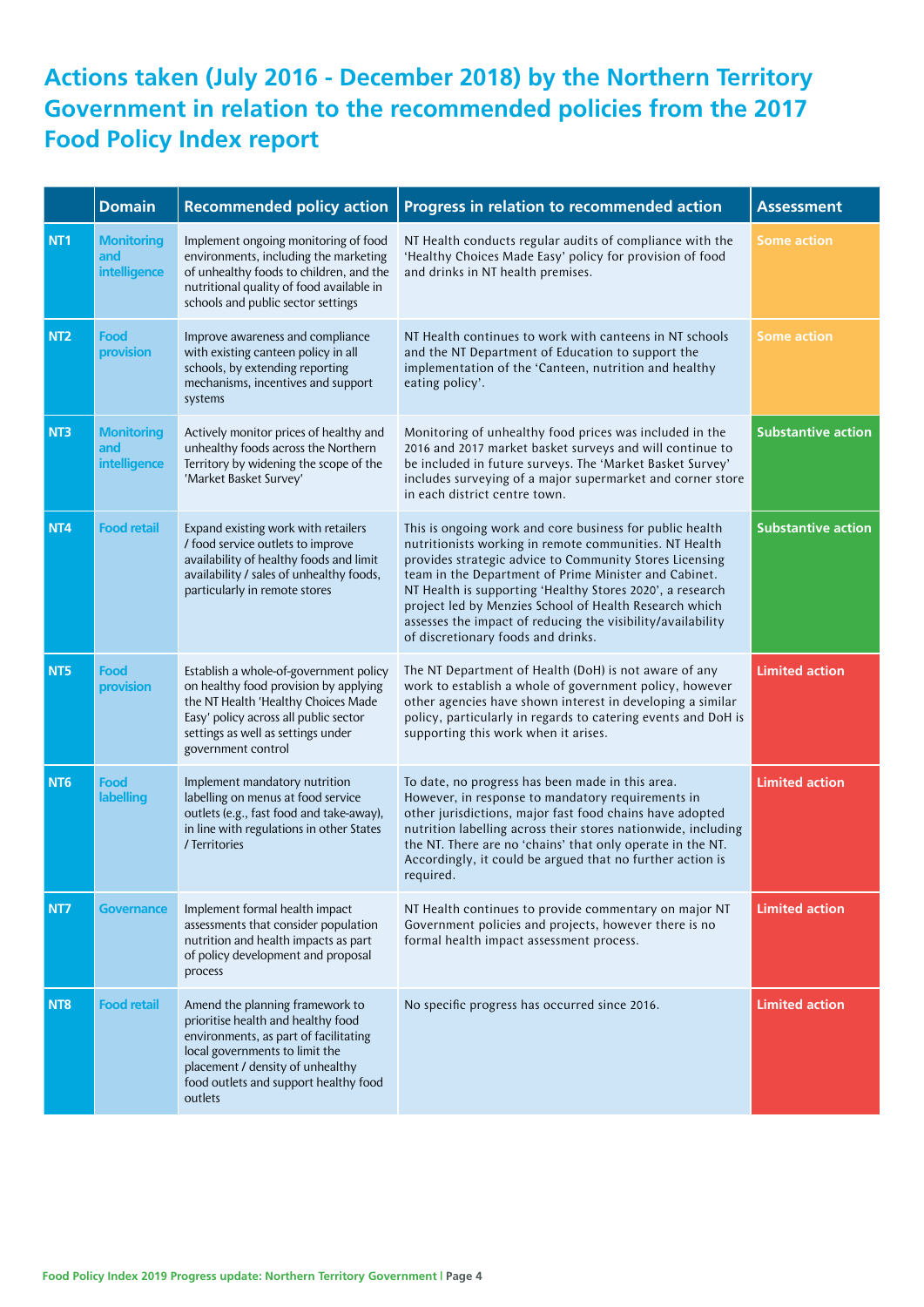| NT9         | Food<br>promotion                        | Implement policies to restrict the<br>promotion of unhealthy food and<br>beverages in settings controlled or<br>managed by the Northern Territory<br>government                                                          | NT Health contributed to a national interim guide for<br>reducing children's exposure to unhealthy food and drink<br>marketing. This guide is for voluntary use by governments<br>and was endorsed by Health Ministers at the Council of<br>Australian Governments Health Council meeting on 2<br>August 2018. NT Health has commenced discussion to<br>progress implementation of the guide.                                                            | <b>Some action</b>        |
|-------------|------------------------------------------|--------------------------------------------------------------------------------------------------------------------------------------------------------------------------------------------------------------------------|----------------------------------------------------------------------------------------------------------------------------------------------------------------------------------------------------------------------------------------------------------------------------------------------------------------------------------------------------------------------------------------------------------------------------------------------------------|---------------------------|
| <b>NT10</b> | <b>Food retail</b>                       | Develop and implement programs<br>to incentivise sports and recreation<br>clubs to sell healthier foods and<br>beverages whilst limiting unhealthy<br>foods and beverages                                                | NT Health is investigating options to progress work in this<br>area.                                                                                                                                                                                                                                                                                                                                                                                     | <b>Some action</b>        |
| <b>NT11</b> | <b>Support for</b><br>communities        | Commit to ongoing, long-term<br>support for social marketing<br>campaigns promoting healthy<br>eating (including tailored campaigns<br>for remote communities)                                                           | NT health has continued to fund the NT Heart Foundation<br>branch to implement Live Lighter social marketing<br>campaign. Promotion includes mass media, advertising,<br>social media, online and printed resources, advocacy and<br>retailers. In remote communities, advertisements were<br>produced by Victorian Aboriginal Community Controlled<br>Health Organisation instead of the standard Live Lighter<br>sugary drinks television commercials. | <b>Substantive action</b> |
| <b>NT12</b> | Food<br>provision                        | Roll out the newly developed<br>'Healthy Workplace' resources<br>to support healthy eating policy<br>implementation in private sector<br>workplaces                                                                      | The healthy workplace toolkit "Your Simple Guide to<br>Workplace Health and Well Being" was published online by<br>the NT Government in 2017. This document is a practical<br>guide to implementing workplace health programs,<br>available online to government and private sector<br>workplaces. NT Health provides support to implement the<br>toolkit to workplaces as requested.                                                                    | <b>Substantive action</b> |
| <b>NT13</b> | <b>Food</b><br>promotion                 | Require all organisations that<br>receive funding from the Northern<br>Territory Government to restrict all<br>promotion (including sponsorship)<br>related to unhealthy food and<br>beverages as a condition of funding | No specific progress has occurred since 2016.                                                                                                                                                                                                                                                                                                                                                                                                            | <b>Limited action</b>     |
| <b>NT14</b> | <b>Support for</b><br>communities        | Roll out the 'Childhood Obesity<br>Prevention and Lifestyle (COPAL)'<br>program, providing funding and<br>support for implementation at the<br>local government / community level                                        | Commonwealth funding for COPAL is no longer available.<br>However, the City of Palmerston Council who delivered the<br>initiative, has continued to build on relationships created<br>by COPAL, through employing a Health Programs Manager.<br>No further funding for this initiative has been identified.                                                                                                                                              | <b>Some action</b>        |
| <b>NT15</b> | <b>Monitoring</b><br>and<br>intelligence | Introduce regular measuring of<br>children's height and weight at key<br>stages of primary and secondary<br>schools, on an 'opt-out' consent<br>basis                                                                    | No specific progress has occurred since 2016.                                                                                                                                                                                                                                                                                                                                                                                                            | <b>Limited action</b>     |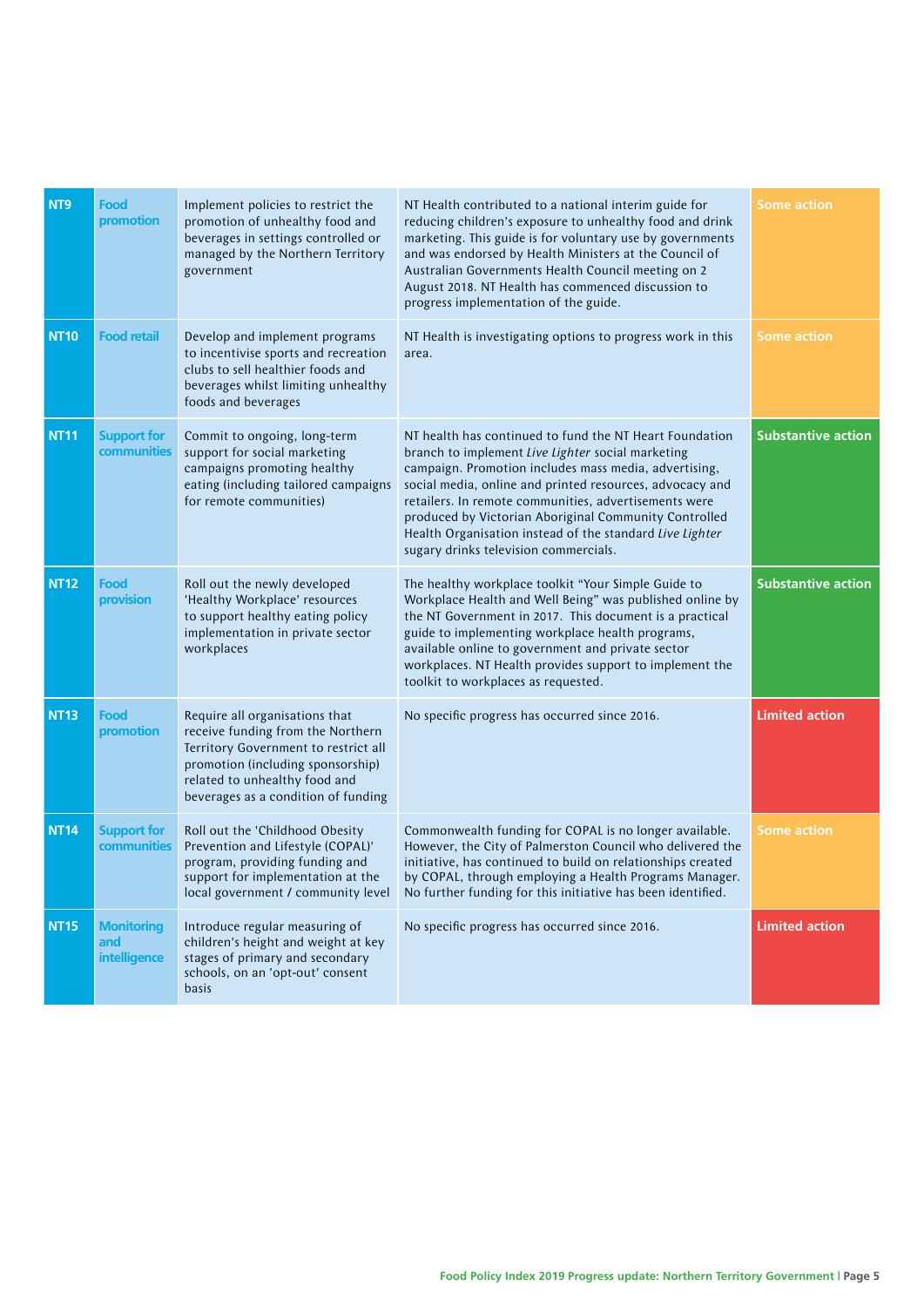# Acknowledgements

This project was conducted by researchers within the Global Obesity Centre, a World Health Organization (WHO) Collaborating Centre for Obesity Prevention within the Institute for Health Transformation at Deakin University, in conjunction with the Obesity Policy Coalition.

Funding for this project has been provided from the Australian Government's Medical Research Future Fund (MRFF). The MRFF provides funding to support health and medical research and innovation, with the objective of improving the health and wellbeing of Australians. MRFF funding has been provided to The Australian Prevention Partnership Centre under the Boosting Preventative Health Research Program. Further information on the MRFF is available at www.health.gov.au/mrff. Gary Sacks is the recipient of an Australian Research Council Discovery Early Career Researcher Award (DE160100307) and a Heart Foundation Future Leader Fellowship from the National Heart Foundation of Australia.

The project forms part of INFORMAS (International Network for Food and Obesity/NCD's Research, Monitoring, Action and Support), a global network of public interest organisations and researchers that seek to monitor and benchmark public and private sector actions to create healthier food environments and reduce obesity and NCD's globally.

We would like to thank all of the Northern Territory Government officials that contributed their time and expertise to this report.

The contents of this published material are solely the responsibility of the authors and do not reflect the views of the funding partners.

Cite this report as: Sacks G, Robinson E for the Food-EPI Australia project team. Policies for tackling obesity and creating healthier food environments: 2019 Progress update, Northern Territory Government. Melbourne: Deakin University, 2019.

For more details on the Healthy Food Environment Policy Index (Food-EPI) project go to: www.foodpolicyindex.org.au